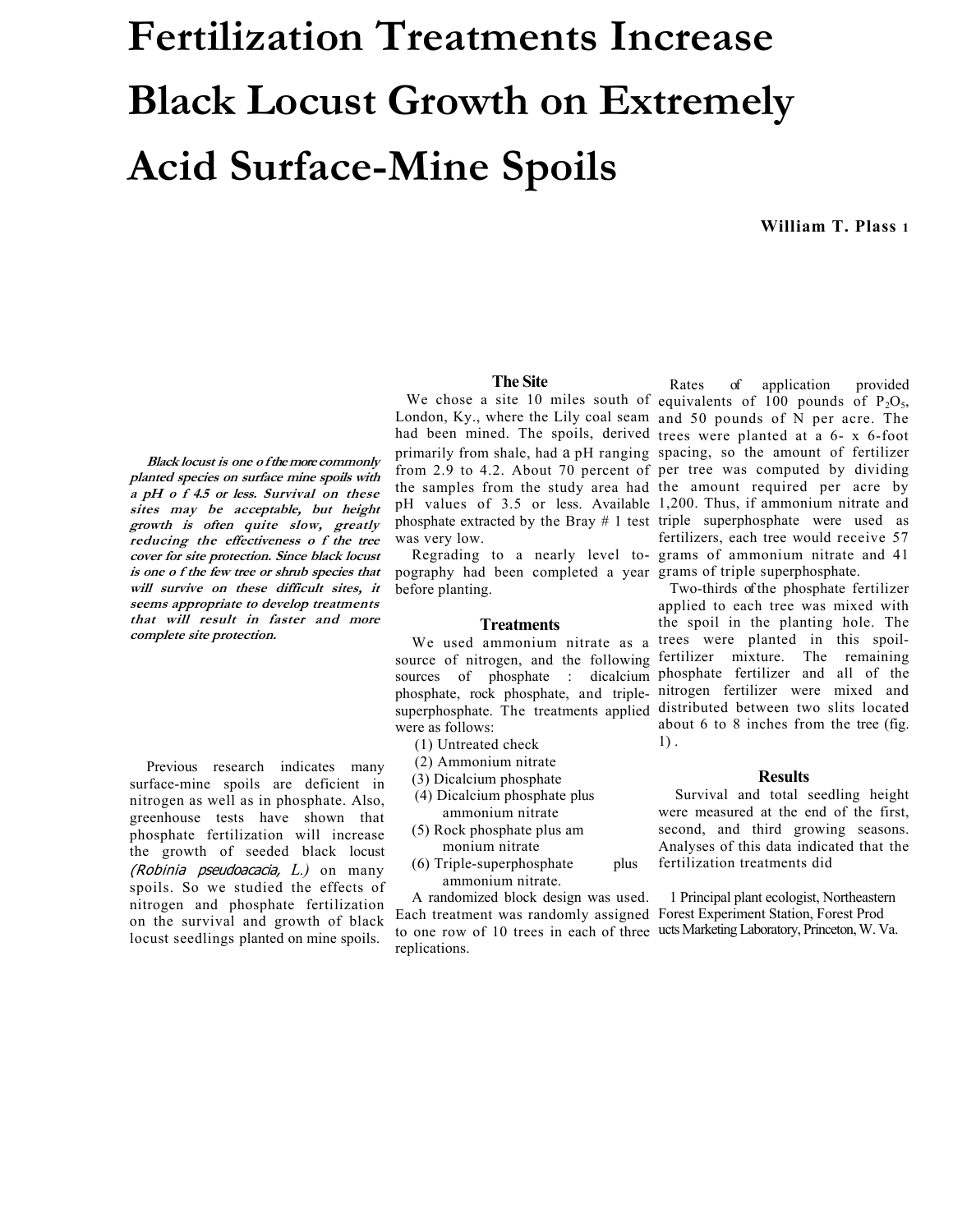

season slowed to about 50 percent of the second year growth. Differences in growth between treatments were essentially the same as those during the second growing season. We do not know if the reduction in growth

*not* influence survival, but did affect tree growth.

phosphate alone.

Survival rate by treatments varied from 90 to 97 percent at the end of the third growing season. Survival rate did not differ significantly between treatments. Therefore, we can assume that fertilization did not affect survival.

At the end of the third growing season, the mean total height of fertilized trees was greater than that of unfertilized trees (table 1). Regardless of source, phosphate fertilizer in combination with nitrogen resulted in the tallest trees after three growing seasons.

The greatest growth response to fertilizer treatments occurred during the second growing season. By Scheffe's Smethod for multiple comparisons, second year growth between the three phosphate sources in combination with nitrogen did not differ significantly (fig. 2). All phosphate plus nitrogen treatments resulted in significantly greater growth than the untreated check. Growth after application of the dicalcium phosphate and triple-superphosphate plus nitrogen treatments was significantly greater than after nitrogen alone. The triple-superphosphate plus nitrogen treatment was the only treatment that resulted in significantly better growth than dicalcium

Growth during the third growing

Figure 2.—Mean annual growth by treatments.